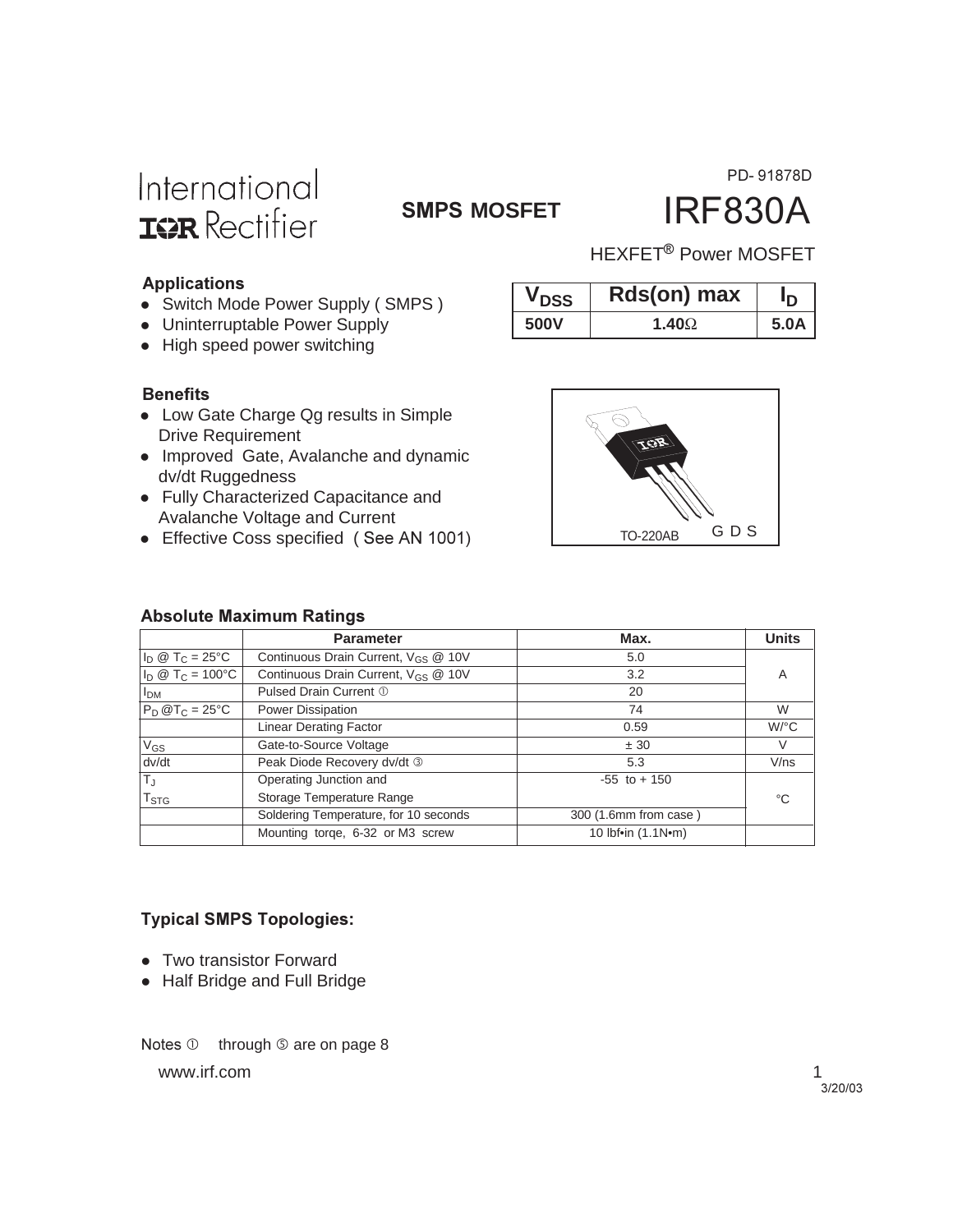### International **IOR** Rectifier

### Static @ T<sub>J</sub> = 25°C (unless otherwise specified)

|                         | <b>Parameter</b>                                                           | Min. |      |        | Typ.   Max.   Units | <b>Conditions</b>                                |
|-------------------------|----------------------------------------------------------------------------|------|------|--------|---------------------|--------------------------------------------------|
| $V_{(BR)DSS}$           | Drain-to-Source Breakdown Voltage                                          | 500  |      |        |                     | $V_{GS} = 0V$ , $I_D = 250 \mu A$                |
|                         | ∆V <sub>(BR)DSS</sub> /∆T <sub>J</sub> Breakdown Voltage Temp. Coefficient |      | 0.60 |        |                     | $V^{\circ}$ C Reference to 25°C, $I_{D} = 1mA$   |
| $R_{DS(on)}$            | Static Drain-to-Source On-Resistance                                       |      |      | 1.4    | Ω                   | $V_{GS} = 10V$ , $I_D = 3.0A$ 4                  |
| $V_{GS(th)}$            | Gate Threshold Voltage                                                     | 2.0  |      | 4.5    | V                   | $V_{DS} = V_{GS}$ , $I_D = 250 \mu A$            |
| <b>I</b> <sub>DSS</sub> | Drain-to-Source Leakage Current                                            |      |      | 25     | uA                  | $V_{DS} = 500V$ , $V_{GS} = 0V$                  |
|                         |                                                                            |      |      | 250    |                     | $V_{DS} = 400V$ , $V_{GS} = 0V$ , $T_J = 125$ °C |
| lgss                    | Gate-to-Source Forward Leakage                                             |      |      | 100    | nA                  | $V_{GS} = 30V$                                   |
|                         | Gate-to-Source Reverse Leakage                                             |      |      | $-100$ |                     | $V_{GS} = -30V$                                  |

### **Dynamic @ TJ = 25°C (unless otherwise specified)**

|                           | <b>Parameter</b>                    | Min. | Typ. | Max. | <b>Units</b> | <b>Conditions</b>                                    |
|---------------------------|-------------------------------------|------|------|------|--------------|------------------------------------------------------|
| $g_{fs}$                  | <b>Forward Transconductance</b>     | 2.8  |      |      | S            | $V_{DS} = 50V$ , $I_D = 3.0A$                        |
| $\mathsf{Q}_{\texttt{g}}$ | <b>Total Gate Charge</b>            |      |      | 24   |              | $I_D = 5.0A$                                         |
| $Q_{gs}$                  | Gate-to-Source Charge               |      |      | 6.3  | nС           | $V_{DS} = 400V$                                      |
| $Q_{gd}$                  | Gate-to-Drain ("Miller") Charge     |      |      | 11   |              | $V_{GS}$ = 10V, See Fig. 6 and 13 $\circledcirc$     |
| $t_{d(on)}$               | Turn-On Delay Time                  |      | 10   |      |              | $V_{DD} = 250V$                                      |
| tr                        | <b>Rise Time</b>                    |      | 21   |      | ns           | $I_D = 5.0A$                                         |
| $t_{d(off)}$              | Turn-Off Delay Time                 |      | 21   |      |              | $R_G = 14\Omega$                                     |
| $t_{f}$                   | Fall Time                           |      | 15   |      |              | $R_D = 49\Omega$ , See Fig. 10 $\Phi$                |
| $C_{iss}$                 | Input Capacitance                   |      | 620  |      |              | $V_{GS} = 0V$                                        |
| C <sub>oss</sub>          | <b>Output Capacitance</b>           |      | 93   |      |              | $V_{DS} = 25V$                                       |
| C <sub>rss</sub>          | Reverse Transfer Capacitance        |      | 4.3  |      | pF           | $f = 1.0$ MHz, See Fig. 5                            |
| C <sub>oss</sub>          | <b>Output Capacitance</b>           |      | 886  |      |              | $V_{GS} = 0V$ , $V_{DS} = 1.0V$ , $f = 1.0MHz$       |
| C <sub>oss</sub>          | <b>Output Capacitance</b>           |      | 27   |      |              | $V_{GS} = 0V$ , $V_{DS} = 400V$ , $f = 1.0 MHz$      |
| $C_{\rm oss}$ eff.        | <b>Effective Output Capacitance</b> |      | 39   |      |              | $V_{GS} = 0V$ , $V_{DS} = 0V$ to 400V $\circledcirc$ |

#### **Avalanche Characteristics**

|          | <b>Parameter</b>                           | Typ. | Max. | <b>Units</b> |
|----------|--------------------------------------------|------|------|--------------|
| $E_{AS}$ | Single Pulse Avalanche Energy <sup>2</sup> |      | 230  | mJ           |
| $I_{AR}$ | Avalanche Current <sup>1</sup>             |      | 5.C  |              |
| $E_{AR}$ | Repetitive Avalanche Energy <sup>1</sup>   |      | 7.4  | mJ           |

#### **Thermal Resistance**

|                 | <b>Parameter</b>                    | Typ. | Max. | <b>Units</b>  |
|-----------------|-------------------------------------|------|------|---------------|
| $R_{\theta$ JC  | Junction-to-Case                    |      |      |               |
| $R_{\theta CS}$ | Case-to-Sink, Flat, Greased Surface | 0.50 |      | $\degree$ C/W |
| $R_{\theta$ JA  | Junction-to-Ambient                 |      | 62   |               |

### **Diode Characteristics**

|                 | <b>Parameter</b>                 | Min.                                                                      | Typ. | Max. | <b>Units</b>   | <b>Conditions</b>                                    |
|-----------------|----------------------------------|---------------------------------------------------------------------------|------|------|----------------|------------------------------------------------------|
| Is              | <b>Continuous Source Current</b> |                                                                           |      | 5.0  | $\overline{A}$ | MOSFET symbol                                        |
|                 | (Body Diode)                     |                                                                           |      |      |                | showing the                                          |
| l <sub>SM</sub> | <b>Pulsed Source Current</b>     |                                                                           |      |      |                | integral reverse<br>G                                |
|                 | (Body Diode) 1                   |                                                                           |      | 20   |                | p-n junction diode.                                  |
| $V_{SD}$        | Diode Forward Voltage            |                                                                           |      | 1.5  | V              | $T_J = 25^{\circ}C$ , $I_S = 5.0A$ , $V_{GS} = 0V$ 4 |
| $t_{rr}$        | Reverse Recovery Time            |                                                                           | 430  | 650  | ns             | $T_J = 25^{\circ}C$ , $I_F = 5.0A$                   |
| $Q_{rr}$        | Reverse RecoveryCharge           |                                                                           | 1.62 | 2.4  | μC             | $di/dt = 100A/\mu s$ 4                               |
| $t_{\text{on}}$ | Forward Turn-On Time             | Intrinsic turn-on time is negligible (turn-on is dominated by $L_S+L_D$ ) |      |      |                |                                                      |
| ◠               |                                  |                                                                           |      |      |                | www.irf.com                                          |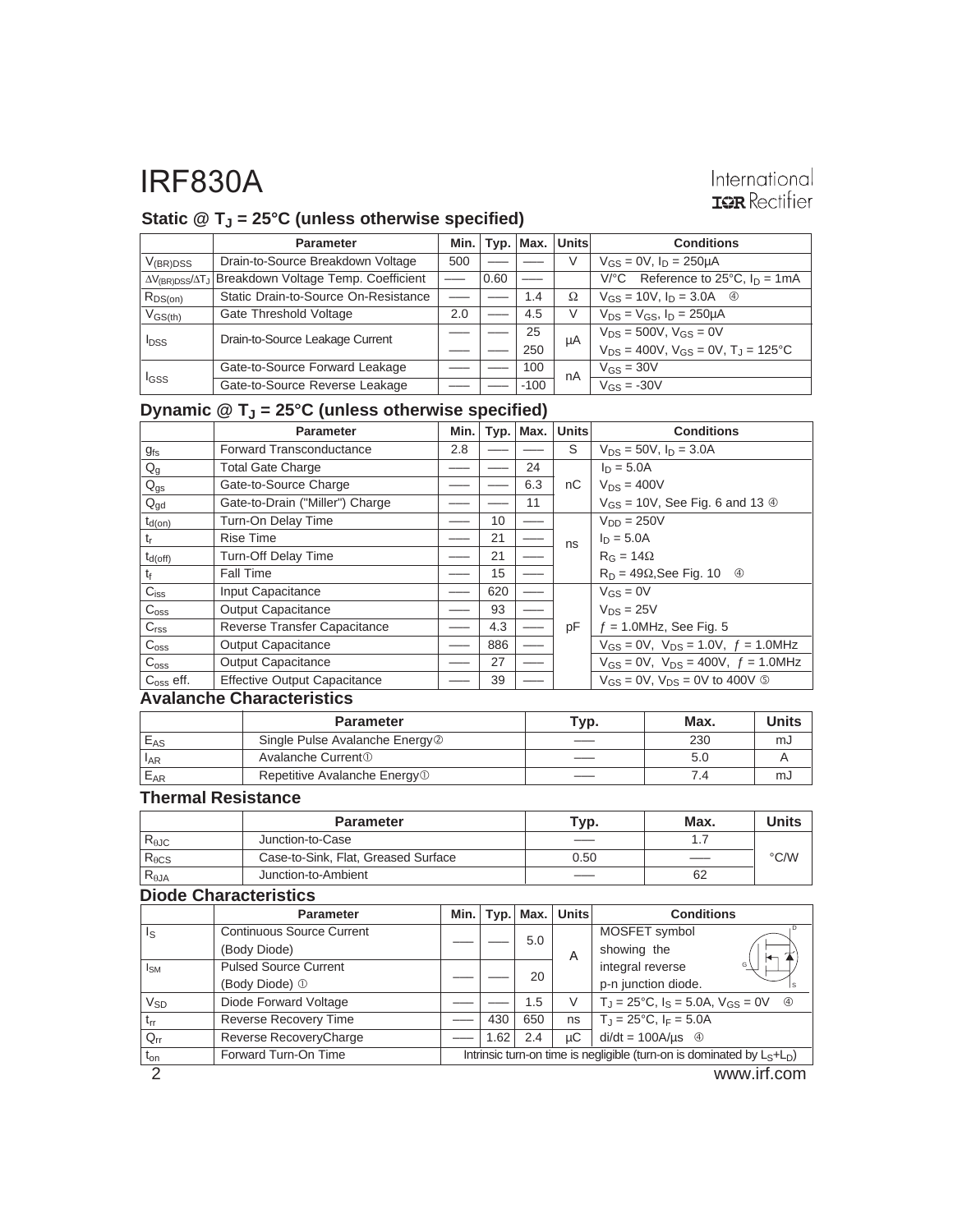### International **IOR** Rectifier



**Fig 1.** Typical Output Characteristics **Fig 2.** Typical Output Characteristics





**Fig 3.** Typical Transfer Characteristics



**Fig 4.** Normalized On-Resistance Vs. Temperature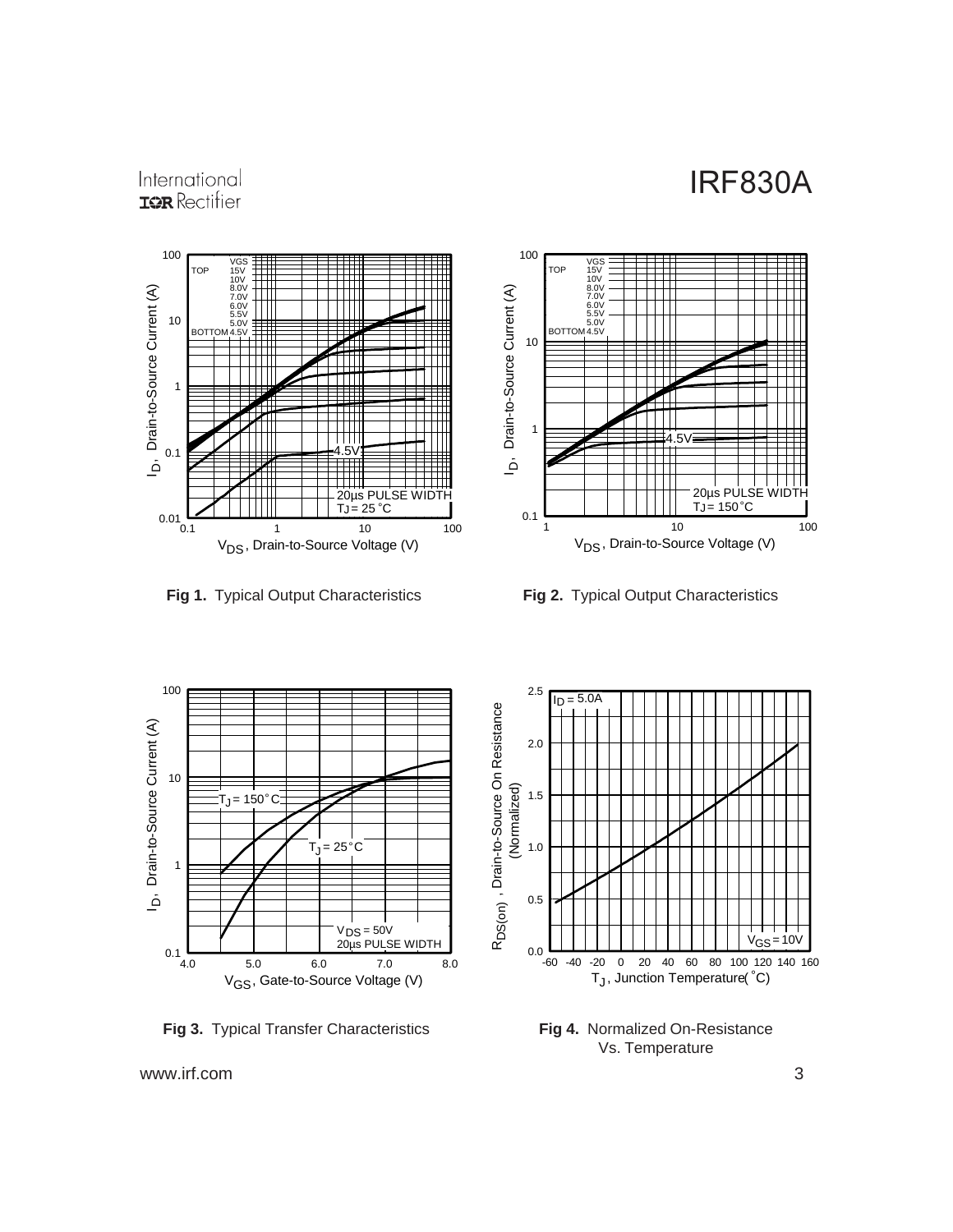International **IQR** Rectifier





**Fig 8.** Maximum Safe Operating Area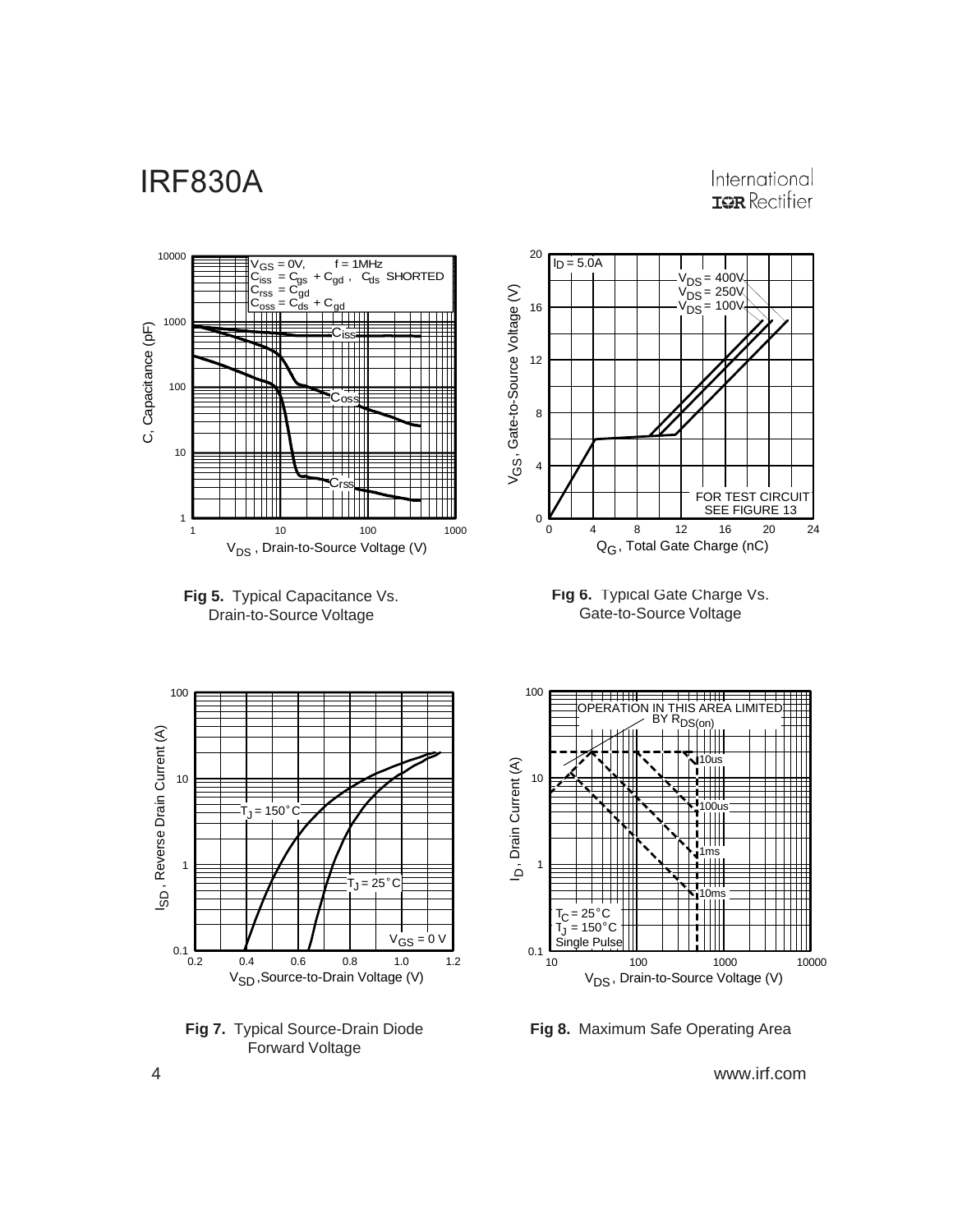

International **IOR** Rectifier





**Fig 10a.** Switching Time Test Circuit



**Fig 10b.** Switching Time Waveforms



**Fig 11.** Maximum Effective Transient Thermal Impedance, Junction-to-Case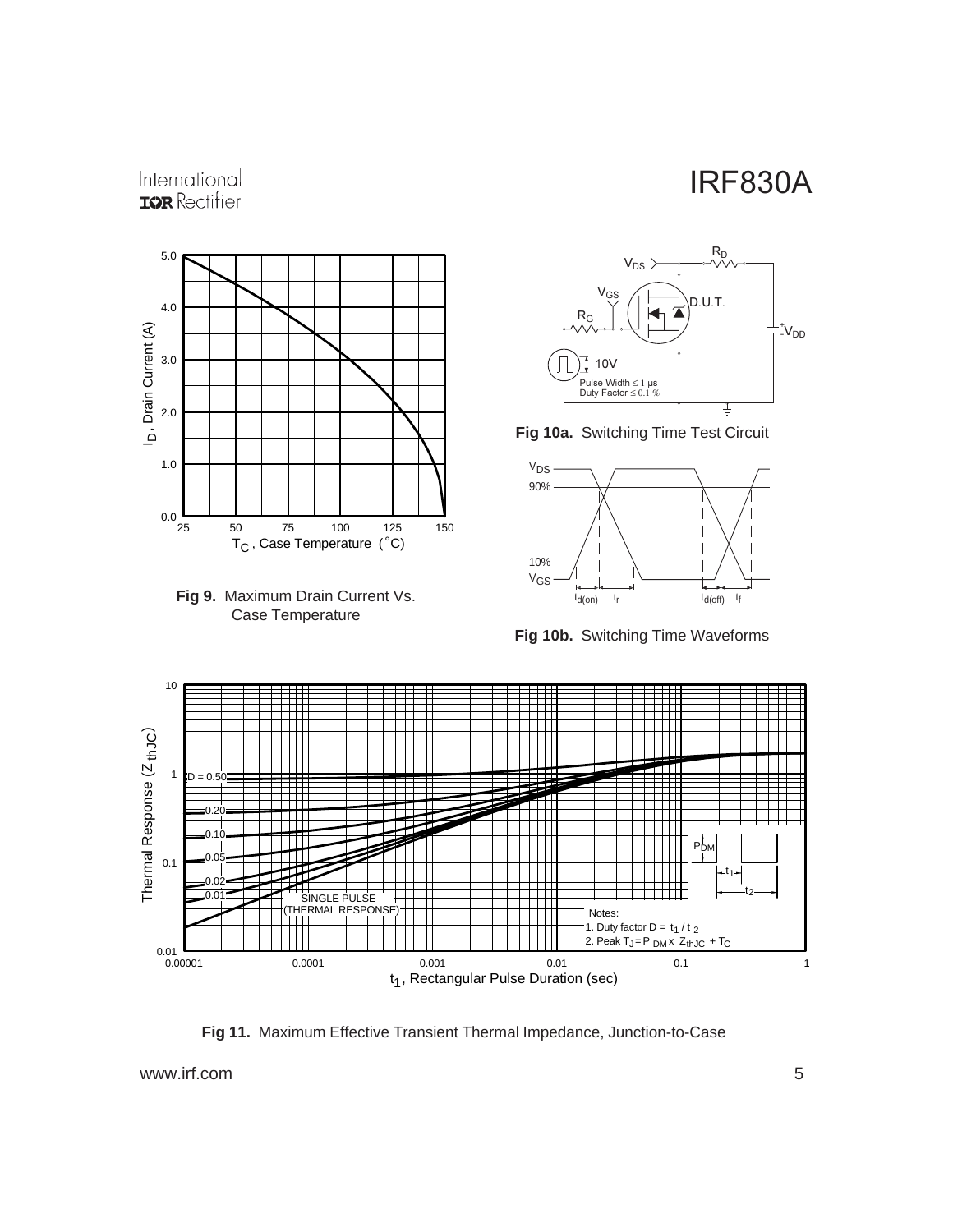



**Fig 13a.** Basic Gate Charge Waveform

Charge



6 www.irf.com **Fig 13b.** Gate Charge Test Circuit



**Fig 12c.** Maximum Avalanche Energy<br>Vs. Drain Current



Vs. Avalanche Current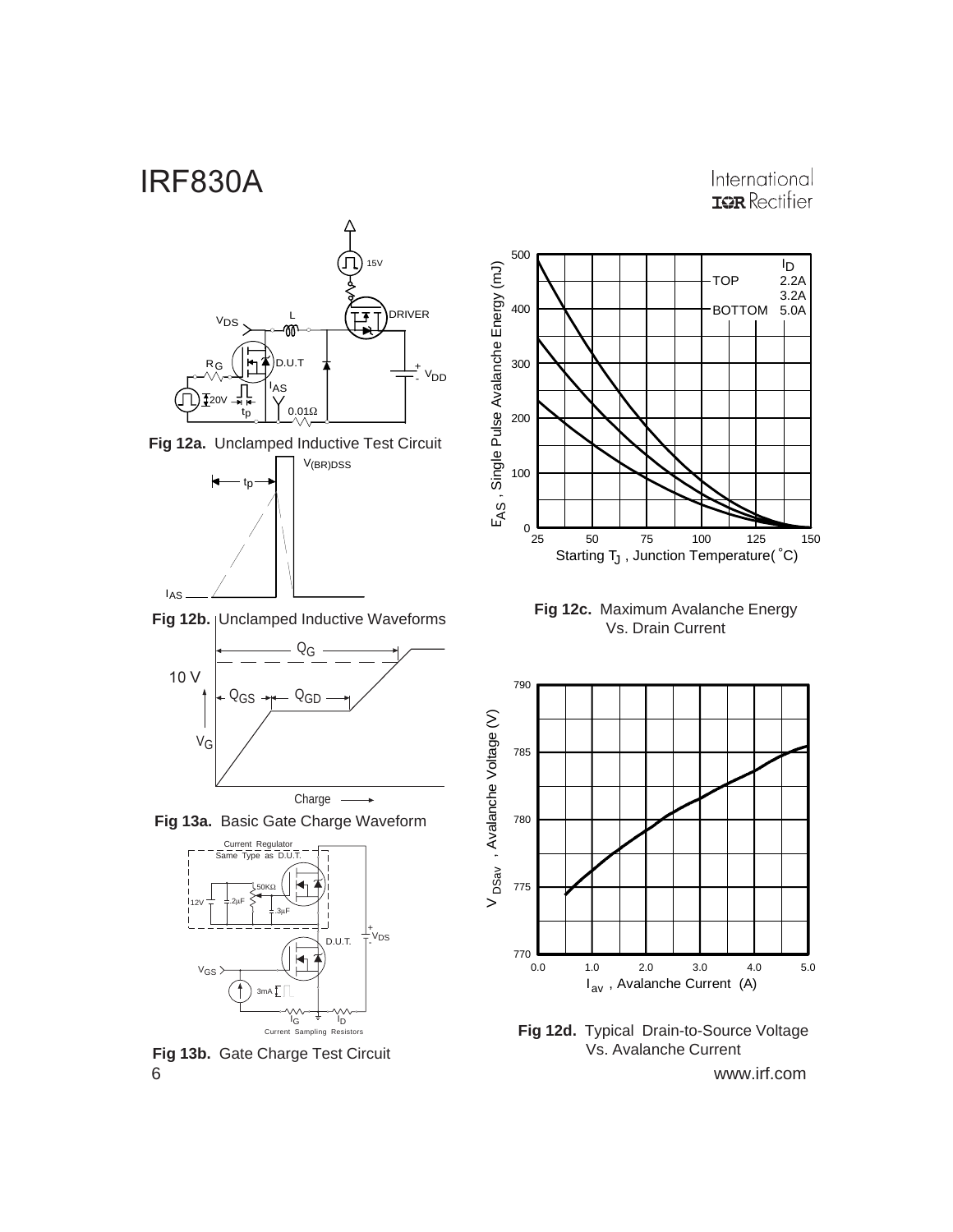

**Peak Diode Recovery dy/dt Test Circuit** 

\*  $V_{GS}$  = 5V for Logic Level Devices

**Fig 14.** For N-Channel HEXFETS